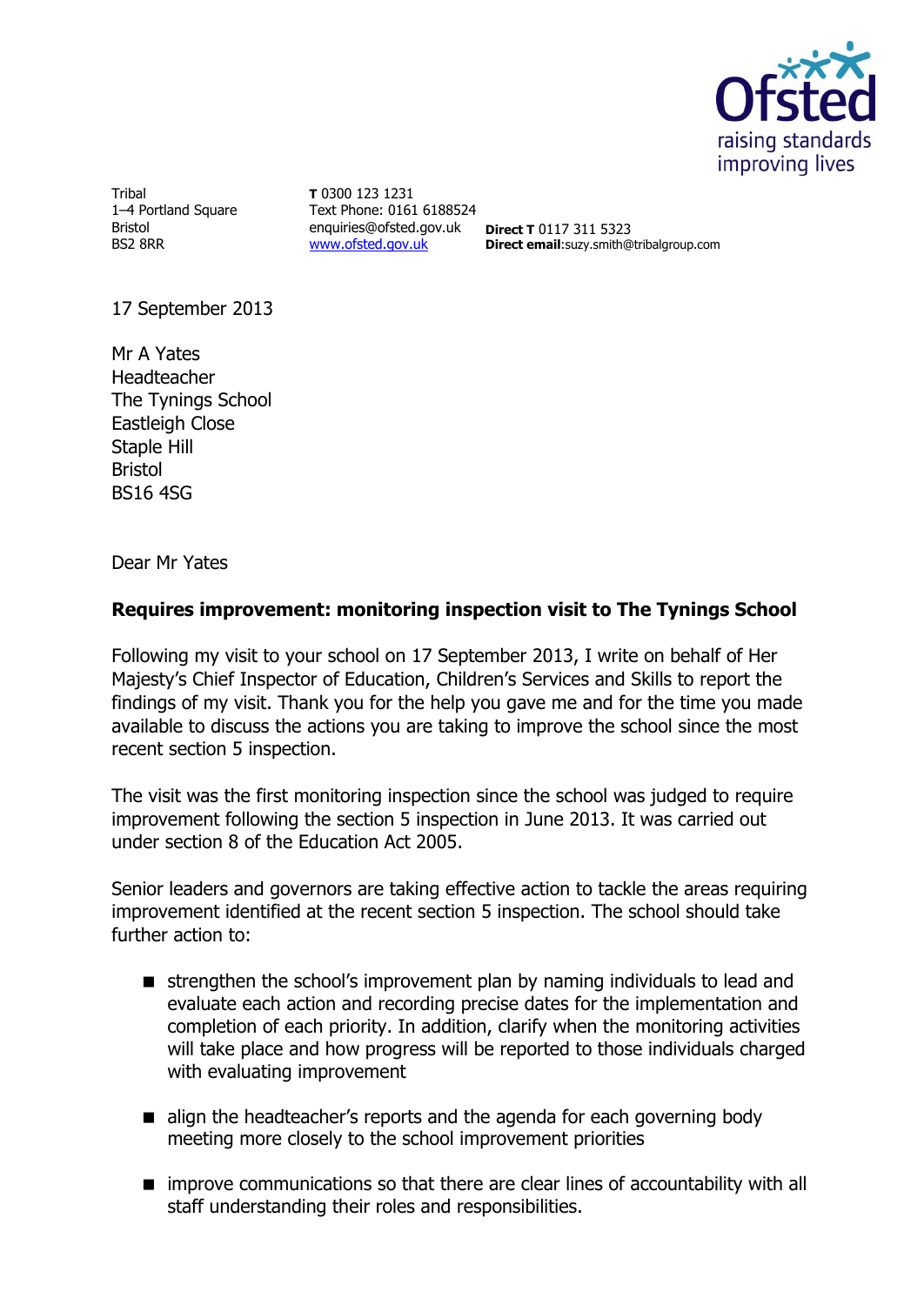

- **E** ensure that all members of the school's leadership team are supported and enabled to contribute fully to the improvement priorities
- update the school's website so that it provides users with clear and current information about the school and its work, including accurate information about the deployment and impact of the pupil premium funding
- develop an action plan to show how the additional funding for physical education and sport will be allocated and its impact on increasing pupils' engagement with sport evaluated
- $\blacksquare$  review and strengthen the contribution made by the teaching assistants to support and improve pupils' progress and attainment.

# **Evidence**

During the visit, meetings were held with you and other school leaders, teaching and support staff, the Chair of the Governing Body and a representative from the local authority to discuss the actions taken since the last inspection. The school action plan was evaluated and an analysis of current pupil tracking data was discussed.

# **Context**

Since the June inspection, a number of changes to teaching staff have taken place, including the appointment of a new leader for the Early Years Foundation Stage. In addition, the governing body has been reconstituted, which led to the decision to reduce the number of school governors.

During the summer holiday, the school was closed for major building work to renew the electrics and plumbing. The school reopened this term with ten classes, which is an increase of one on the previous year, brought about as a result of the increasing numbers of pupils attending.

## **Main findings**

- The headteacher, staff and governing body are fully aware of the challenges the school faces to become at least good. The school improvement plan has been written with challenging targets and milestones that show a clear determination to strengthen the quality of education provided.
- Morale within the school is strong and relationships are good. As a result, there is an urgency and desire to bring about the improvement needed for the school to be judged good.
- The senior leaders are focused on using their data analysis to identify those groups of pupils that need further support. The school has introduced regular